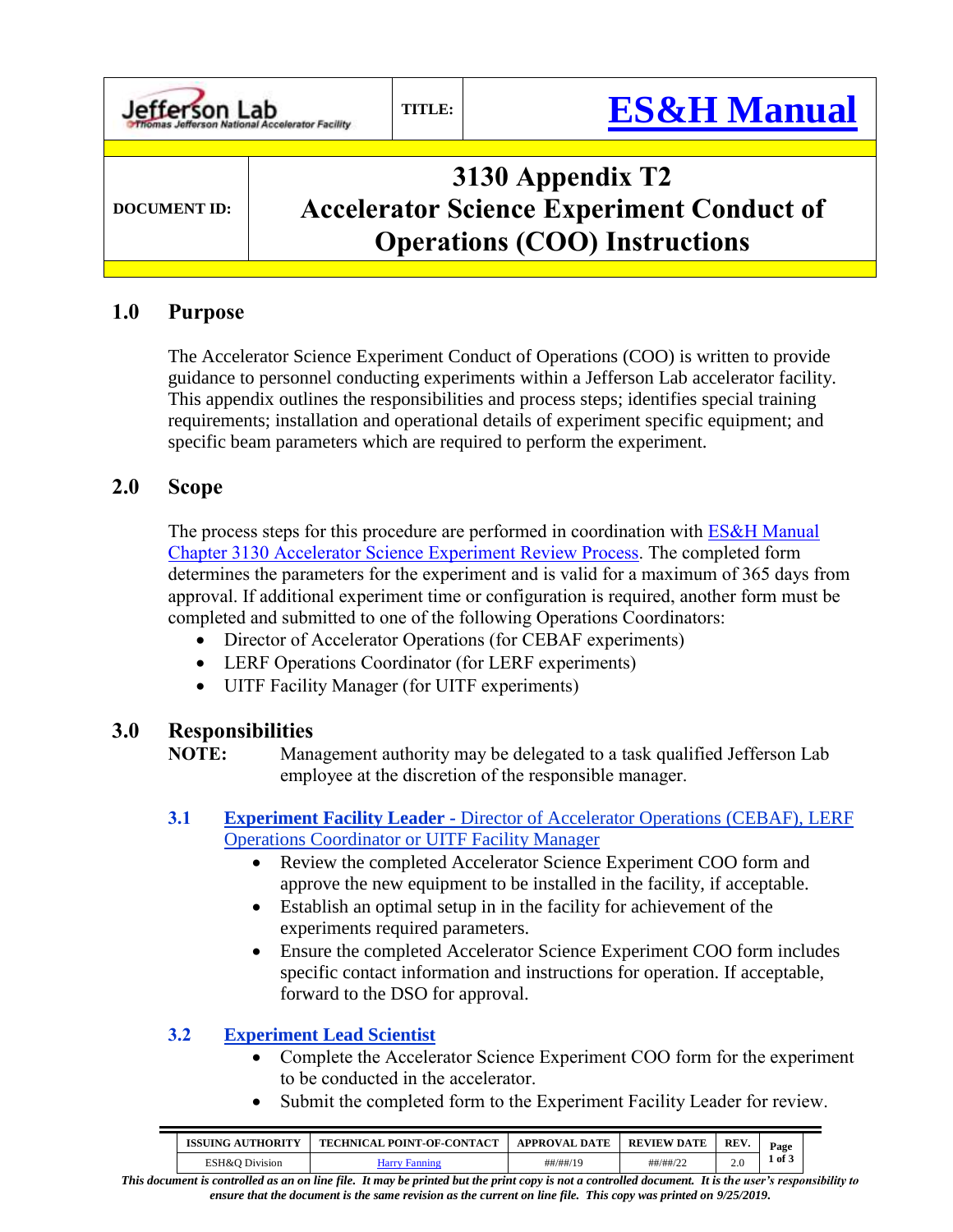| Jefferson Lab       | TITLE: | <b>ES&amp;H Manual</b>                                                                                       |
|---------------------|--------|--------------------------------------------------------------------------------------------------------------|
| <b>DOCUMENT ID:</b> |        | 3130 Appendix T2<br><b>Accelerator Science Experiment Conduct of</b><br><b>Operations (COO) Instructions</b> |

## **3.3 [Division Safety Officer](https://mis.jlab.org/mis/portal/dso_list.cfm?noheader=1)**

- Approve the Accelerator Science Experiment COO form.
- Distribute the approved, original Accelerator Science Experiment COO form to the MCC Control Room. Distribute copies to the Experiment Lead Scientist, the LERF Control Room or UITF Control Room, ESH&Q Document Control, the ESH&Q Liaison, and the Area Safety Warden.

## **4.0 Process Steps**

- **Step 1: Accelerator Science Experiment ID Number:** The assigned number given to the experiment defined in the corresponding Accelerator Science Experiment Safety Assessment Document (ESAD). See [ES&H Manual Chapter 3130 Appendix T1 Accelerator Science](http://www.jlab.org/ehs/ehsmanual/3130T1.htm) [Experiment Safety Assessment Document](http://www.jlab.org/ehs/ehsmanual/3130T1.htm) Instructions.
- **Step 2: Revision Number**: Each ESAD may have more than one COO. When a revision is required it is given a unique number under the original ESAD document.
- **Step 3: Introduction:** Provide the basic experiment and contact information requested. Information should be similar to that provided on the corresponding ESAD.

#### **Step 4: Experiment Conduct Of Operations:**

- The Lead Scientist completes the information requested.
- Contact the facility Operations Coordinator for assistance.
- Submit the completed form to the Experiment Hall Leader and facility Operations Coordinator for review and approval.

#### **Step 5: Review and Approval of Conduct of Operations:**

- Experiment Facility Leader reviews Accelerator Science Experiment COO and accepts or returns to Experiment Lead Scientist for revision. When acceptable Experiment Facility Leader forwards COO to Division Safety Officer for approval.
- Division Safety Officer reviews COO and approves or returns for revision.
- When approved, the Division Safety Officer delivers the original document to the MCC Control Room (for CEBAF or

| <b>ISSUING AUTHORITY</b> | <b>TECHNICAL POINT-OF-CONTACT</b> | <b>APPROVAL DATE</b> | <b>REVIEW DATE</b> | <b>REV</b> | Page       |
|--------------------------|-----------------------------------|----------------------|--------------------|------------|------------|
| ESH&O Division           | Harry Fanning                     | ##/##/19             | ##/##/22           | <u>.</u>   | $2$ of $3$ |

*This document is controlled as an on line file. It may be printed but the print copy is not a controlled document. It is the user's responsibility to ensure that the document is the same revision as the current on line file. This copy was printed on 9/25/2019.*